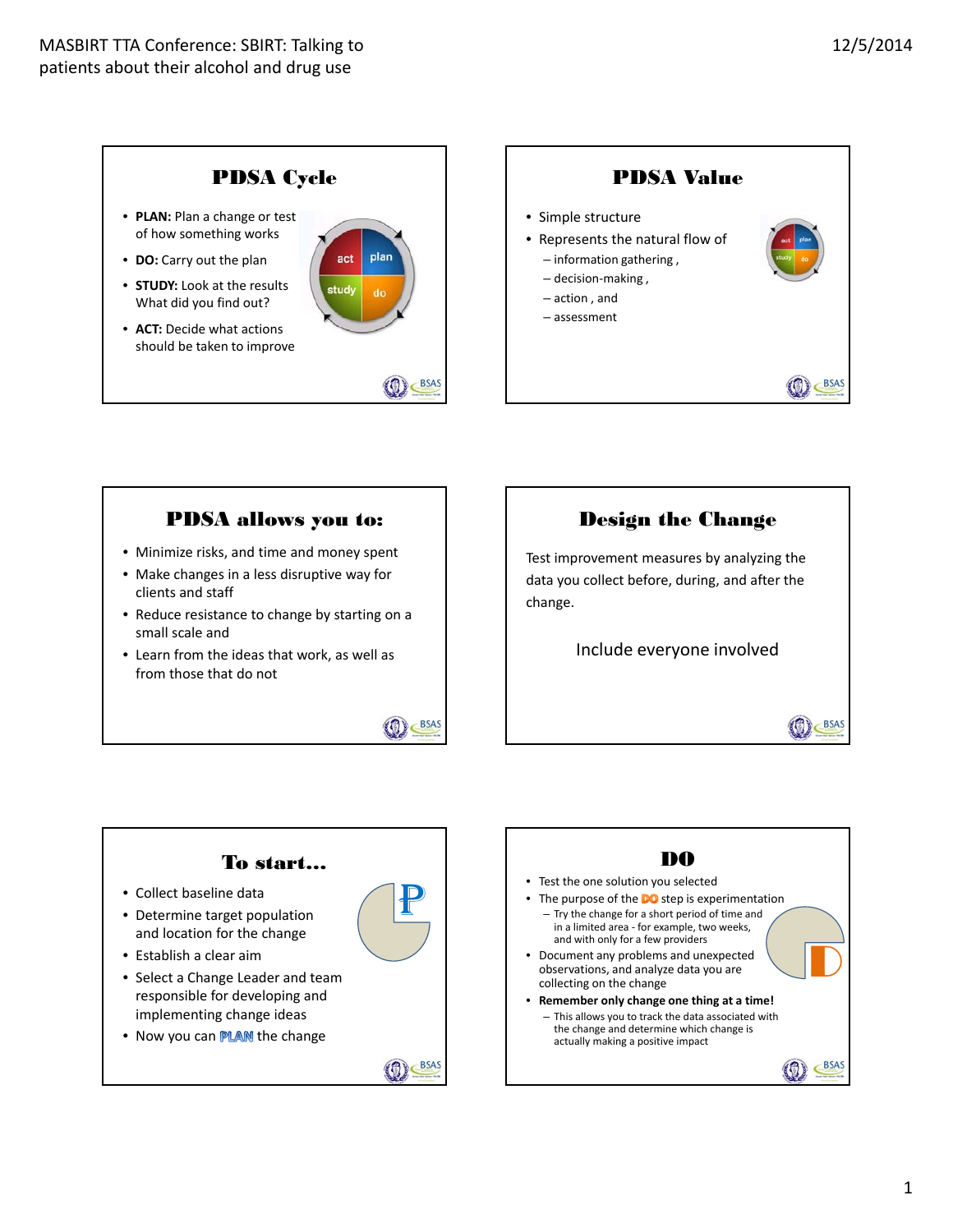







## **Top Leadership Support**

- Must make this work a priority; not just a "project."
- Plan for resources and sustainability.
- Ensure a dedicated staff member with carved out time to develop, do QI, and strategize with other administrative efforts.

Adapted from 2013 © Partnersin Integrated Care, PRHI, ICSI, MHQP, NRHI, WCHQ, and WIPHL, Funded by AHRQ

• Train the entire team.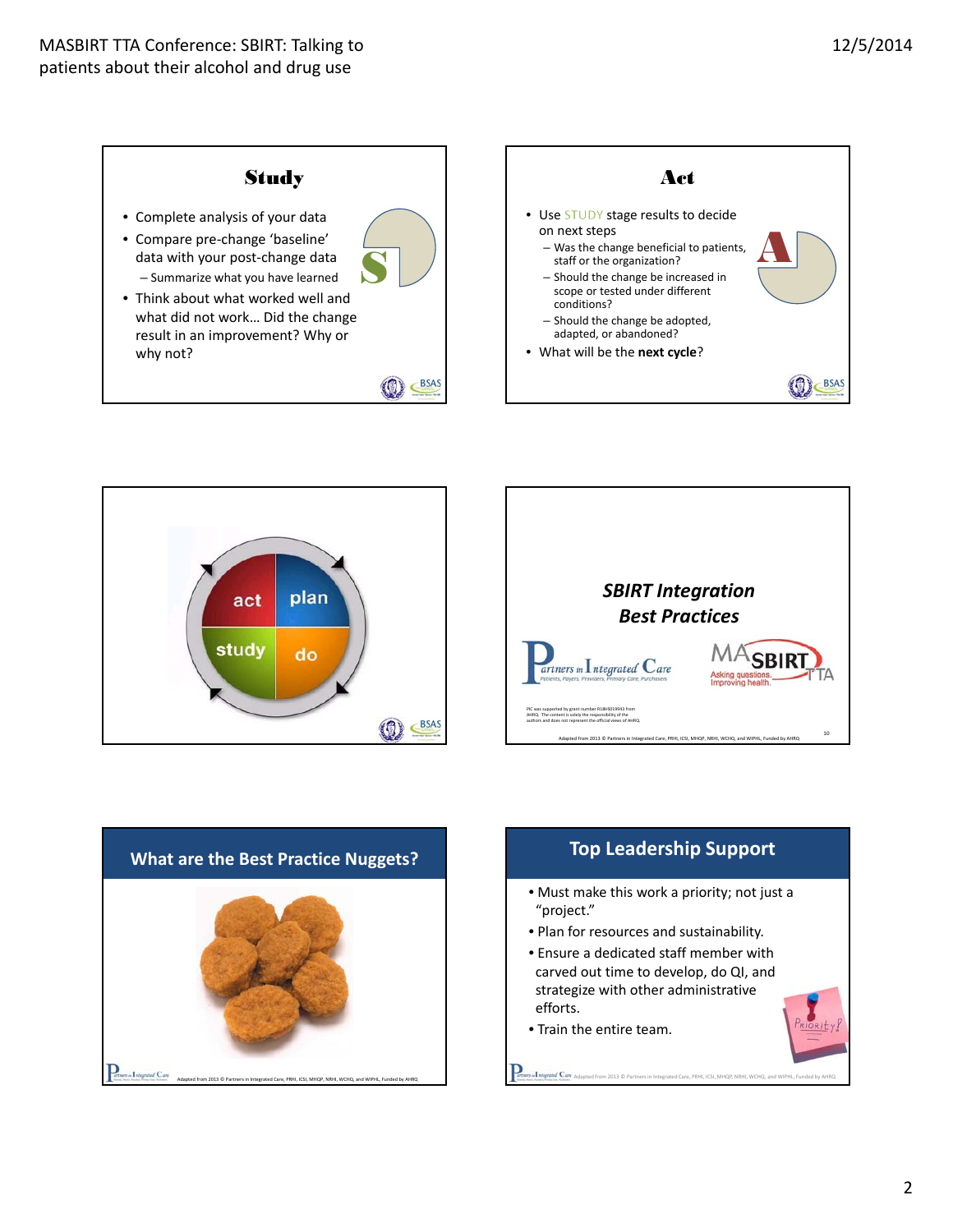#### **Screening**

- Part of healthy lifestyle routine information gathering
- Clear messaging that risky or drinking is an important health concern
- Examine workflow, troubleshoot issues – Receptionist, rooming staff, clinician
	- How will it stand out among pile of paperwork?

A **Letypuid Cav**<br>Adapted from 2013 © Partners in Integrated Care, PRHI, ICSI, MHQP, NRHI, WCHQ, and WIPHL, Funde

#### **Maximizing PCP Engagement**

- Convey impact of unhealthy substance use on medical conditions.
- Promote SBIRT work as an asset to the PCP.

Adapted from 2013 © Partnersin Integrated Care, PRHI, ICSI, MHQP, NRHI, WCHQ, and WIPHL, Funded by AHRQ

- Share success stories at staff meetings.
- Have engaged PCP's talk to their peers.

#### **Integration Specialist Defined Role, Time, Space & Accessibility**

- Must have dedicated time to this work, otherwise it will not be prioritized and other work will fill up.
- Visibility in the clinic is critical; must be seen as part of the team.
- Create a reliable, consistent process for warm hand‐offs.

**Adam & Integrated Care** Adapted from 2013 © Partners in Integrated Care, PRHI, ICSI, MHQP, NRHI, WCHQ, and

## **Engage Behavioral Health**

- It is important for behavioral health to see themselves as accountable members of the primary care team.
- Face-to-face time in the primary care clinic builds relationships and trust.
- Acknowledge that there are different styles/ approaches to care.



#### **Champions and Clinic Managers**

- Enthusiasm generates support and involvement from management, staff, and providers.
- Systematic use of quality improvement methods, such as PDSA cycles, to meet goals and overcome barriers.
- Incorporation into job descriptions and performance evaluation is important.



## **SBIRT Team Members: Right Hire**

Adapted from 2013 © Partnersin Integrated Care, PRHI, ICSI, MHQP, NRHI, WCHQ, and WIPHL, Funded by AHRQ



- Assertive, good boundaries, empathetic, and meets patients where they are
- Takes initiative to establish trusting relationship with PCPs and team members

A Tutured Care Adapted from 2013 © Partners in Integrated Care, PRHI, ICSI, MHQP, NRHI, WCHQ, and WIPHL, Funded by AH

• Flexible, and fits with clinic culture